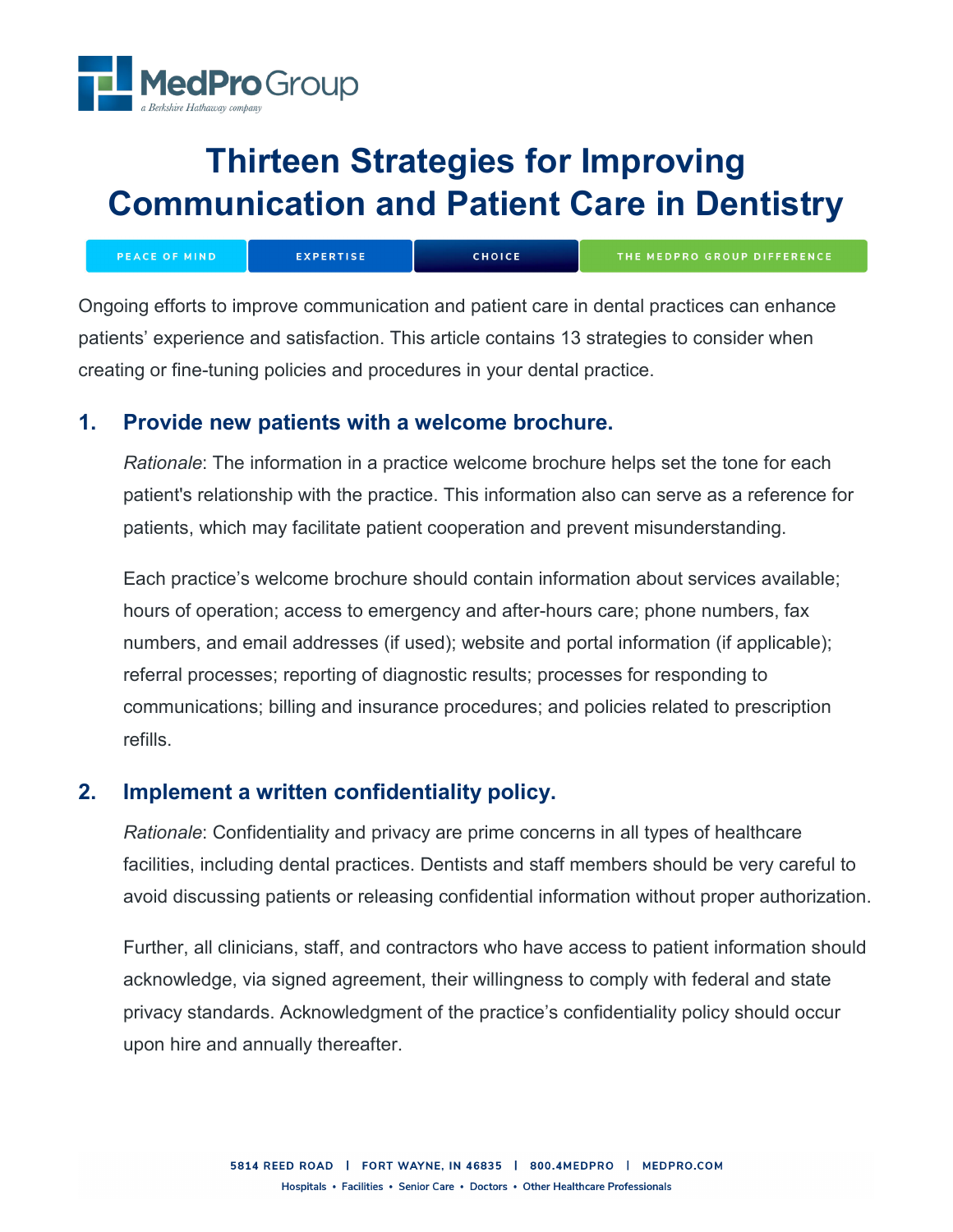The practice's confidentiality policy also should take into account the security of electronic protected health information (ePHI). The Office of the National Coordinator for Health Information Technology's [Guide to Privacy and Security of Electronic Health Information](https://www.healthit.gov/sites/default/files/pdf/privacy/privacy-and-security-guide.pdf) offers many useful tips for securing ePHI.

### **3. Implement telephone policies.**

*Rationale*: Many professional liability claims result from over-the-phone advice. When telephone advice follows an approved protocol, risk to the patient and dental practice is reduced. Thus, dental practices should implement dentist-approved telephone triage, patient advice, and urgent care guidelines.

These dentist-approved protocols and scripts help clinicians ensure that office staff and assistants are not providing incorrect information or offering advice beyond the scope of their expertise. Each practice should routinely review and update these protocols and scripts to ensure accuracy. Learn more in MedPro's article *[Developing Effective Telephone](https://www.medpro.com/documents/10502/2820774/Developing+Effective+Telephone+Policies+in+Healthcare+Practices.pdf)  [Triage Protocols in Healthcare Practices.](https://www.medpro.com/documents/10502/2820774/Developing+Effective+Telephone+Policies+in+Healthcare+Practices.pdf)*

#### **4. Establish appropriate timeframes for returning phone calls.**

*Rationale*: Dentists and dental providers should always return patient calls within a reasonable timeframe. Additionally, patients should be told approximately what time to expect the provider's return call. Clarification about the approximate time of a return call can assure patients that their care and concerns are a priority.

#### **5. Establish a policy for electronic communication with patients.**

*Rationale*: Although electronic communication with patients — e.g., via email or a patient portal — has many benefits, it also has risks. Dental practices should develop a written policy/consent form related to the use of electronic communication.

Key considerations of the policy might include types of communication permitted (e.g., nonemergency questions/concerns), privacy/security of electronic communication, limitations of electronic communication, ethical responsibilities (e.g., criteria for establishing a provider–patient relationship), and standard timeframes for response to electronic messages.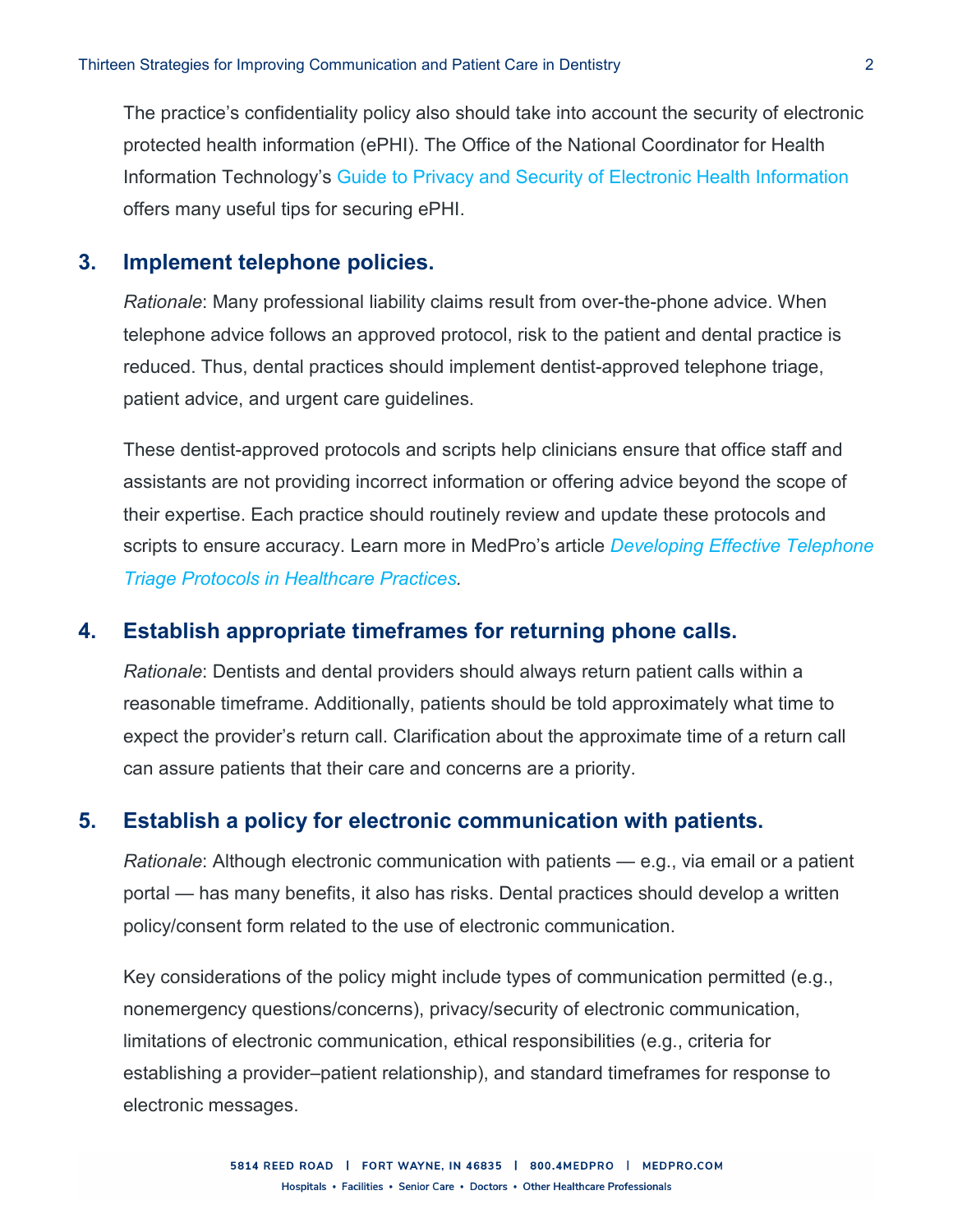#### **6. Document patient communications in patient records.**

*Rationale*: Documenting phone calls and electronic communications from patients (including the information given to them to address their issues or concerns) will improve continuity of care and may increase defensibility of potential claims.

Documentation can be accomplished by placing an on-call slip in the chart, including a separate note in the chart, or printing/attaching the electronic communication to the dental record. Periodic audits for compliance with office telephone and email policies are advisable.

#### **7. Implement a policy and procedure for test result notification.**

*Rationale*: All diagnostic test results (e.g., exams, X-rays, biopsies, etc.) should be shared with patients in a timely manner — regardless of whether they are normal or abnormal. Whenever possible, abnormal results should be communicated to the patient verbally and in writing, with a copy of the results and confirmation of communication documented in the patient's dental record.

#### **8. Establish a communication protocol related to referrals.**

*Rationale*: Lack of communication or follow-up between providers as part of the referral process is a source of professional liability exposure. A standard communication protocol can help build accountability into the referral process, improve continuity of care, and prevent patients from slipping through the cracks — either because of nonadherence or poor communication.

#### **9. Develop a policy for terminating the provider–patient relationship.**

*Rationale*: A termination policy will help ensure consistency in the way that all dentists within the practice manage the often difficult task of terminating a relationship with a patient.

The policy should provide a framework for the decision to end the doctor–patient relationship, including considerations such as documentation, legal and contractual obligations, timing, and payment issues.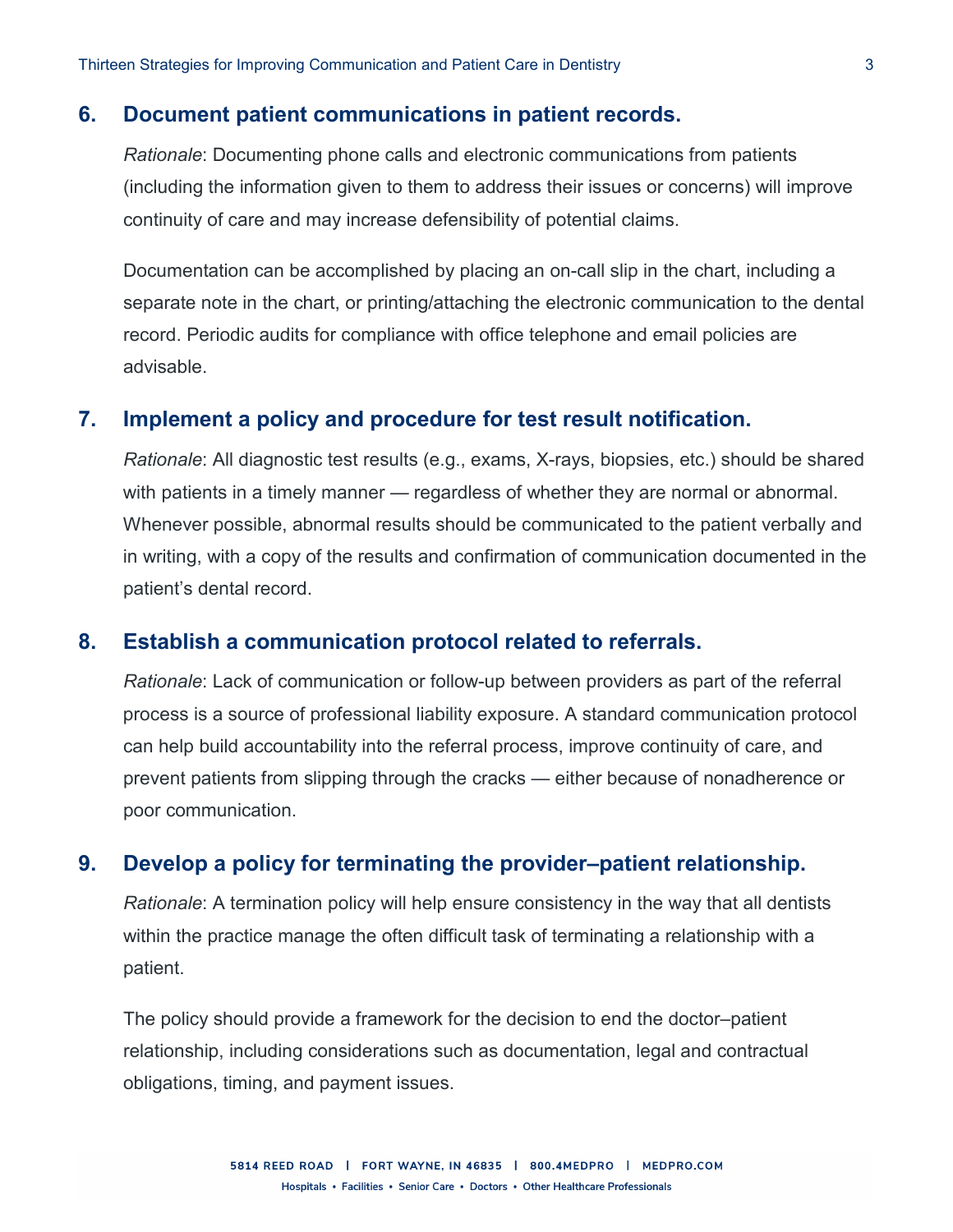A well-defined termination policy and procedure might help dentists avoid allegations of patient abandonment, civil rights violations, or other discriminatory behavior. Learn more in MedPro's guideline *[Terminating a Provider–Patient Relationship.](https://www.medpro.com/documents/10502/2837997/Guideline_Terminating+a+Provider-Patient+Relationship.pdf)*

#### **10. Conduct appropriate informed consent discussions.**

*Rationale*: Informed consent is a key component to protecting patients' fundamental right to make decisions about their dental care. The thoroughness and complexity of the informed consent process will depend on the type of procedure or treatment involved. Dentists should always include documentation of the informed consent process in the patient record.

Additionally, clinical assessments should include identification of patients who may require assistance from family or legal representatives to give informed consent or to comply with proposed treatment (e.g., a patient who has a developmental disability or cognitive impairment). Learn more in MedPro's guideline *[Risk Management Strategies for Informed](https://www.medpro.com/documents/10502/2837997/Guideline_Risk+Management+Strategies+for+Informed+Consent.pdf)  [Consent.](https://www.medpro.com/documents/10502/2837997/Guideline_Risk+Management+Strategies+for+Informed+Consent.pdf)*

# **11. Conduct health screenings for all new patients, and have current patients routinely update their health histories.**

*Rationale*: Conducting entrance-level health screenings for all new patients, regardless of age, can reduce the likelihood of clinical errors during the time when patients are still new to the practice. Screenings can identify patients who may require additional clinical assessment and treatment planning input from other providers.

Asking current patients to routinely update their comprehensive health histories (e.g., every 6 months) might reveal recent diagnoses, changes in medication, or previously unidentified treatments. Dentist can use patients' health histories to determine whether additional input is needed from other healthcare providers.

#### **12. Implement a written emergency plan.**

*Rationale*: Dental practices should have written plans that address medical, environmental, and violence emergencies. The plan will help ensure clinicians and staff members are appropriately prepared to respond to emergencies. Periodic review of the plan with